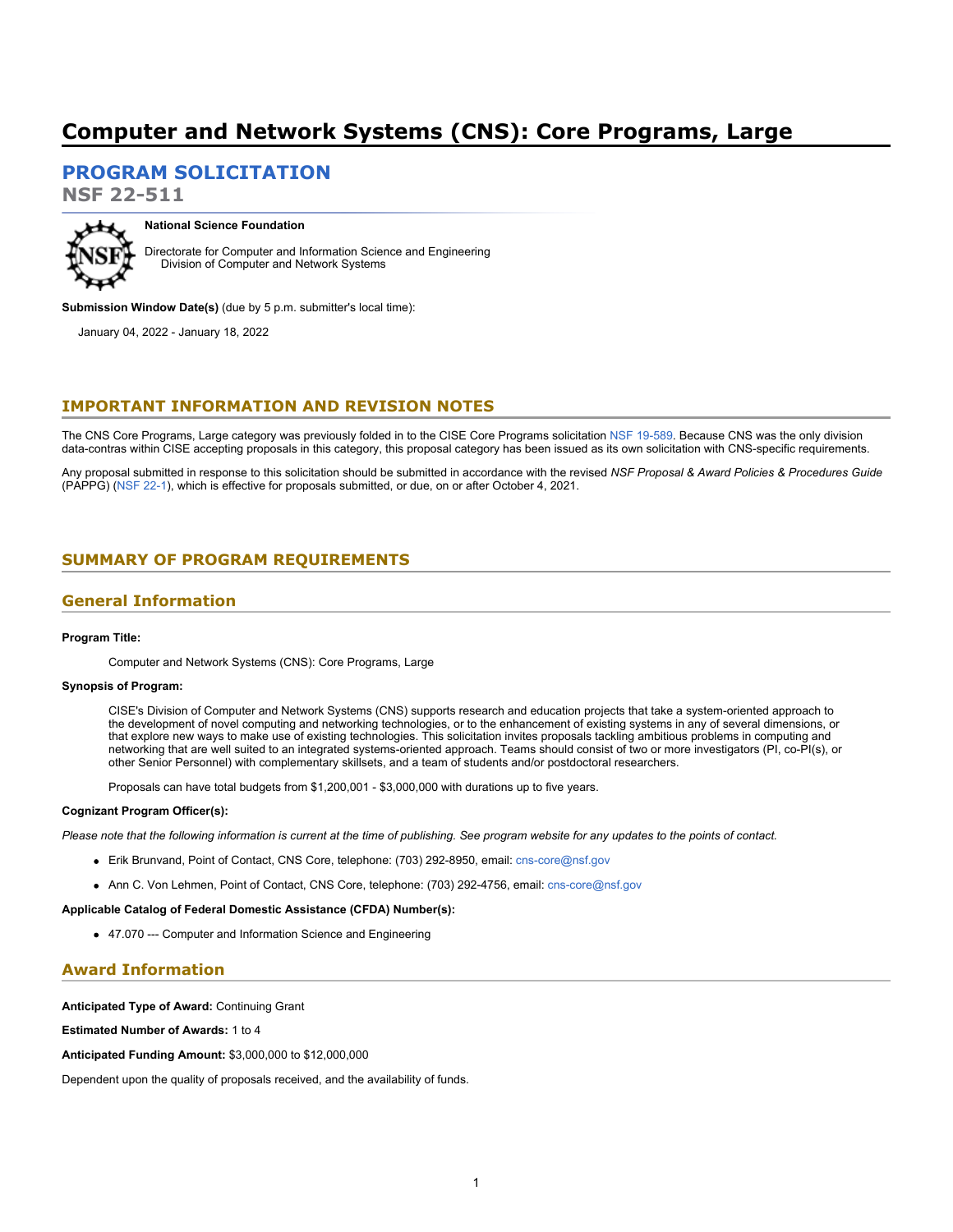# **Eligibility Information**

### **Who May Submit Proposals:**

Proposals may only be submitted by the following:

- Institutions of Higher Education (IHEs) Two- and four-year IHEs (including community colleges) accredited in, and having a campus located in the US, acting on behalf of their faculty members. Special Instructions for International Branch Campuses of US IHEs: If the proposal includes funding to be provided to an international branch campus of a US institution of higher education (including through use of subawards and consultant arrangements), the proposer must explain the benefit(s) to the project of performance at the international branch campus, and justify why the project activities cannot be performed at the US campus.
- Non-profit, non-academic organizations: Independent museums, observatories, research labs, professional societies and similar organizations in the U.S. associated with educational or research activities.

### **Who May Serve as PI:**

By the submission deadline, any PI, co-PI, or other senior project personnel must hold either:

- a tenured or tenure-track position,
- a primary, full-time, paid appointment in a research or teaching position

at a US-based campus of an organization eligible to submit to this solicitation (see above), with exceptions granted for family or medical leave, as determined by the submitting organization. Individuals with appointments at for-profit non-academic organizations or at overseas branch campuses of US IHEs are not eligible.

### **Limit on Number of Proposals per Organization:**

There are no restrictions or limits.

### **Limit on Number of Proposals per PI or co-PI:**

An individual may not participate as PI, co-PI, or Senior Personnel in more than two proposals submitted in response to this solicitation. Note that limits on participation apply only to this solicitation, and do not carry over from other solicitations that have limits.

**These eligibility constraints will be strictly enforced in order to treat everyone fairly and consistently** Any proposal that exceeds this limit at the time of submission for any PI, co-PI, or Senior Personnel will be returned without review. **No exceptions will be made.**

### **Proposal Preparation and Submission Instructions**

### **A. Proposal Preparation Instructions**

- **Letters of Intent:** Not required
- **Preliminary Proposal Submission:** Not required
- **Full Proposals:**
	- Full Proposals submitted via FastLane: *NSF Proposal and Award Policies and Procedures Guide* (PAPPG) guidelines apply. The complete text of the PAPPG is available electronically on the NSF website at: [https://www.nsf.gov/publications/pub\\_summ.jsp?ods\\_key=pappg](https://www.nsf.gov/publications/pub_summ.jsp?ods_key=pappg).
	- Full Proposals submitted via Grants.gov: *NSF Grants.gov Application Guide: A Guide for the Preparation and Submission of NSF Applications via Grants.gov* guidelines apply (Note: The *NSF Grants.gov Application Guide* is available on the Grants.gov website and on the NSF website at: [https://www.nsf.gov/publications/pub\\_summ.jsp?ods\\_key=grantsgovguide](https://www.nsf.gov/publications/pub_summ.jsp?ods_key=grantsgovguide)).

### **B. Budgetary Information**

#### **Cost Sharing Requirements:**

Inclusion of voluntary committed cost sharing is prohibited.

**Indirect Cost (F&A) Limitations:**

Not Applicable

**Other Budgetary Limitations:**

Not Applicable

### **C. Due Dates**

**Submission Window Date(s)** (due by 5 p.m. submitter's local time):

January 04, 2022 - January 18, 2022

# **Proposal Review Information Criteria**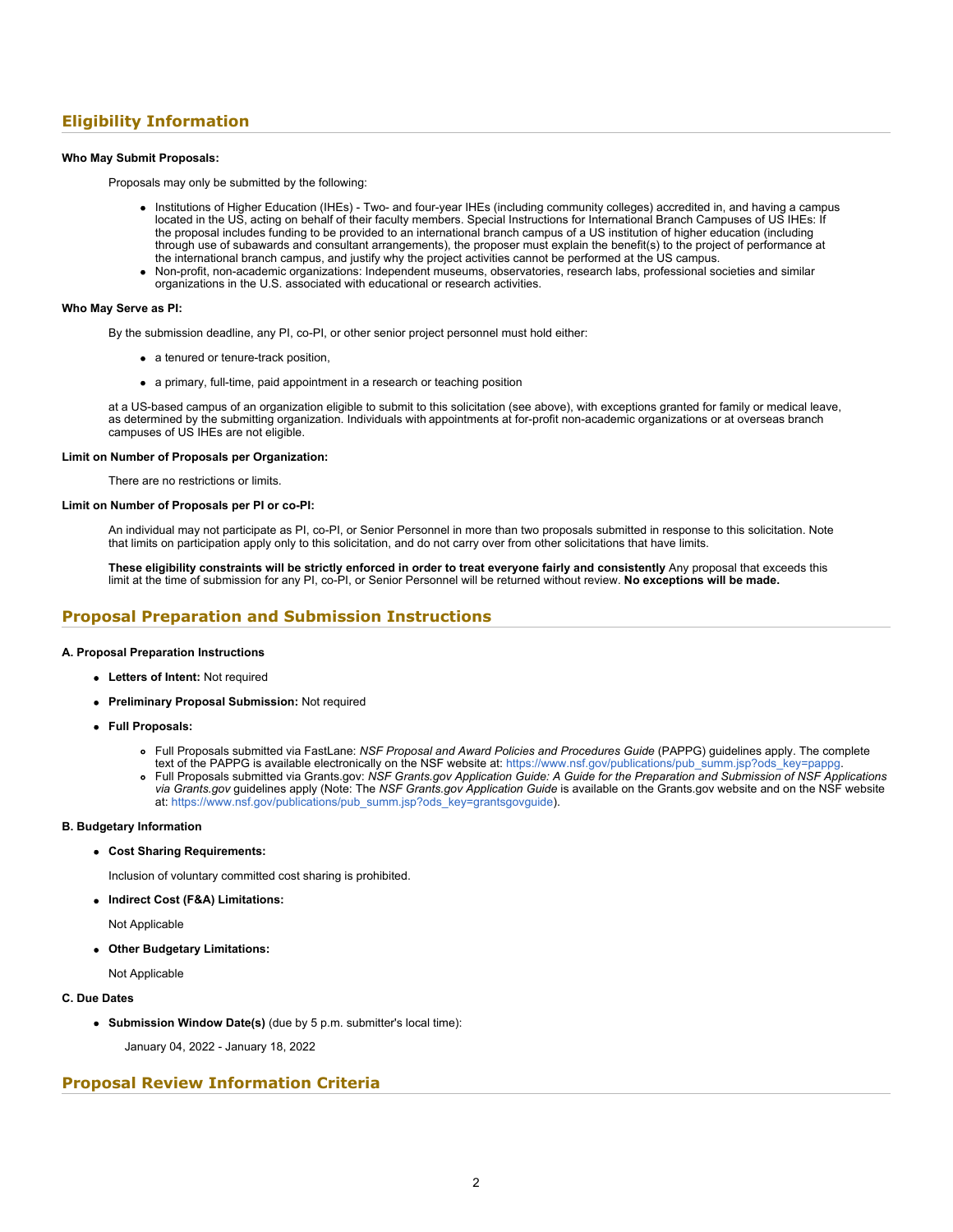### **Merit Review Criteria:**

National Science Board approved criteria. Additional merit review criteria apply. Please see the full text of this solicitation for further information.

### **Award Administration Information**

### **Award Conditions:**

Additional award conditions apply. Please see the full text of this solicitation for further information.

#### **Reporting Requirements:**

Additional reporting requirements apply. Please see the full text of this solicitation for further information.

### <span id="page-2-0"></span>**TABLE OF CONTENTS**

**[Summary of Program Requirements](#page-0-0)**

- I. **[Introduction](#page-2-1)**
- II. **[Program Description](#page-2-2)**
- III. **[Award Information](#page-4-0)**
- IV. **[Eligibility Information](#page-4-1)**
- V. **[Proposal Preparation and Submission Instructions](#page-5-0)**
	- A. [Proposal Preparation Instructions](#page-5-0)
	- B. [Budgetary Information](#page-7-0)
	- C. [Due Dates](#page-7-1)
	- D. [FastLane/Grants.gov Requirements](#page-7-2)
- VI. **[NSF Proposal Processing and Review Procedures](#page-8-0)**
	- A. [Merit Review Principles and Criteria](#page-8-1)
- B. [Review and Selection Process](#page-9-0) VII. **[Award Administration Information](#page-10-0)**
	- A. [Notification of the Award](#page-10-1)
		- B. [Award Conditions](#page-10-2)
		-
	- C. [Reporting Requirements](#page-10-3)
- VIII. **[Agency Contacts](#page-11-0)** IX. **[Other Information](#page-11-1)**

## <span id="page-2-1"></span>**I. INTRODUCTION**

The Division of Computer and Network Systems (CNS) supports research and education activities that lead to novel or enhanced computing and networking technologies, or that explore new ways to make use of existing technologies. CNS seeks to develop a better understanding of the fundamental properties and tradeoffs involved in computer and network systems as well as the abstractions and tools used in designing, building, measuring, and using them**.** This solicitation seeks proposals tackling ambitious problems in computing and networking that are well suited to an integrated systems-oriented approach.

# <span id="page-2-2"></span>**II. PROGRAM DESCRIPTION**

The CNS Core (CNS Core) program [\[Program Webpage](https://nsf.gov/funding/pgm_summ.jsp?pims_id=505671)] supports research that advances computer and network systems, develops a better understanding of the fundamental properties and tradeoffs involved, as well as the abstractions and tools used in designing, building, measuring, and using them.

Current and future systems need to satisfy various requirements, both generic and purpose-driven. General *system* requirements include security, reliability, manageability, usability, and sustainability, as well as cost-effectiveness and fitness for purpose. Depending on the context, other requirements may include performance, privacy-preservation, scalability, responsiveness, and survivability.

This solicitation solicits innovative research that considers technology trends and emerging challenges, while emphasizing a *systems* focus and awareness of the types of requirements mentioned above. This solicitation recognizes the interdependency and blurring of boundaries among computing, storage, and networking (sub)systems and the research associated with them. As such, specific sub-programs are not called out. It is *not* the intent to limit the scope of the program, compared to previous solicitations. Rather, the intent is to encourage cross-fertilization among areas of CNS research. Project descriptions must be comprehensive and well-integrated, and should make a convincing case that the collaborative contributions of the project team will be greater than the sum of each of their individual contributions. Rationale must be provided to explain why a budget of this size is required to carry out the proposed work.

Research of interest for this solicitation will:

- Explore fundamental principles and create innovative technologies, protocols, and systems that define the future or—harness current and emerging technologies, trends, and applications;
- Produce practical abstractions, techniques, tools, artifacts, or datasets that address/enhance both general and functional requirements such as those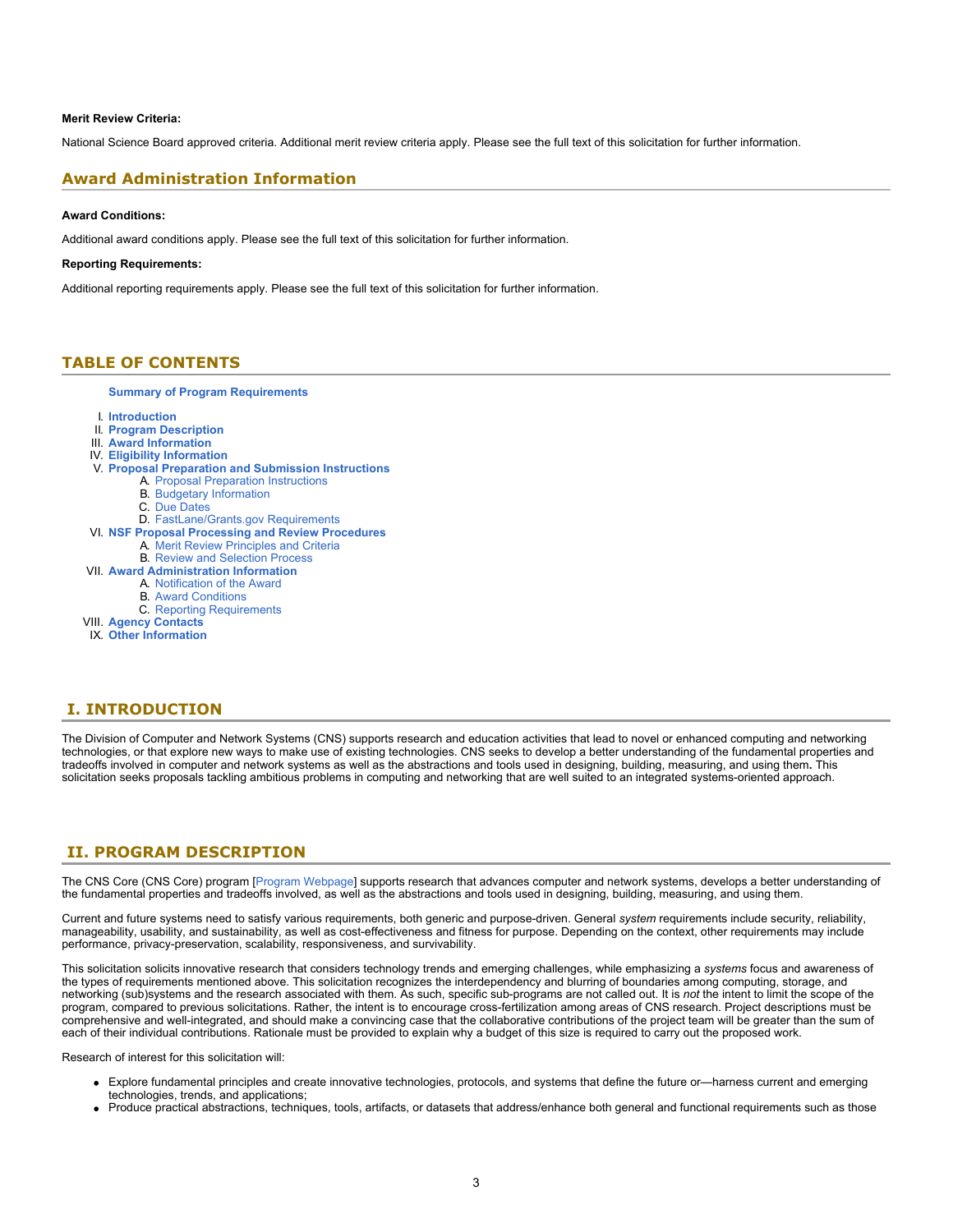outlined above;

- Reflect a clear understanding of what each component does and how it interfaces with the rest of the system and the environment;
- Disseminate artifacts in such a way that others can repeat, reproduce, validate, or otherwise verify the results.

A hallmark of systems research is the investigation and understanding of design tradeoffs that must be navigated when designing and implementing systems against the requirements above. Proposals that expose underlying principles or tradeoffs having predictive value that extends across different domains are especially encouraged. Proposers should identify and describe the systems considered, the objectives or capabilities envisioned, and their expected contribution in the context of the overall system requirements. Three especially important exemplar requirements are:

- **Secure by design:** How can one ensure integrity and confidentiality of networked systems and data? How can one enhance abstractions, delineate permissible actions, enforce compliance, and establish security defaults in design processes that anticipate vulnerabilities and provide defense against unforeseen attacks from adversaries?
- **Robustness:** How can systems—existing and future—be made more adaptable and resilient to natural and anthropogenic hazards (e.g., weather events, malware, and sabotage), as well as other normal or expected events, such as component failures, misconfigurations, and overloads? What innovative approaches would enable one to ensure system robustness and to identify, communicate, and mitigate system anomalies in real-time for outages at both small and large scale?
- **Manageability:** What new architectures and protocols, measurement and monitoring capabilities are needed to support a growing set of diverse applications? How can these measurements and monitoring capabilities aid in overall system management? What are novel approaches to enable comprehensive, pervasive, accurate, and usable measurement capabilities, near real-time system analytics, and systems management when the systems are massive and at the scale of the Internet? What innovations are needed to enable truly autonomous systems, which are self-managing by definition?

In general, any topic having to do with augmenting, understanding, enhancing, or transforming computing and communication systems undertaken from a systems point of view is within scope.

Issues that reside primarily at the device or application level and that are highly context-specific **will not be considered a good fit** for this program. Projects at the scale supported by this solicitation that focus exclusively or primarily on cybersecurity threats and countermeasures may be a better fit for the [Secure and](https://nsf.gov/funding/pgm_summ.jsp?pims_id=505641) [Trustworthy Cyberspace \(SaTC\) Frontiers](https://nsf.gov/funding/pgm_summ.jsp?pims_id=505641) program. Projects focused primarily on design or enhancement of sensing and control systems that interact with the physical world may be a better fit with the [Cyber-Physical Systems \(CPS\) Frontiers](https://www.nsf.gov/funding/pgm_summ.jsp?pims_id=503286) program.

**Results Dissemination Plan:** Proposals submitted to this solicitation must describe plans to ensure that the research results produced will be made available to the extent necessary to validate the findings independently, as described in the NSF *Proposal & Award Policies & Procedures Guide* (PAPPG) Chapter XI.D.4.

**Project Validation Plan:** Proposers are required to include a project validation plan in the Project Description that describe the underlying setup, processes, mechanisms, and metrics to assess success of the proposed research. Proposers may validate hypotheses using simulations, emulations, testbeds, or a combination of these. Proposers are encouraged to use, when appropriate, the wide array of available community infrastructure testbeds and cloud computing resources as part of their validation plan (see below for details). The proposal must make clear the intended level of abstraction at which the underlying research will be validated.

### **ACCESS TO EXPERIMENTAL RESEARCH INFRASTRUCTURE**

PIs are encouraged to consider utilizing NSF-supported research infrastructure (such as the [Platforms for Advanced Wireless Research](https://www.nsf.gov/cgi-bin/goodbye?https://advancedwireless.org/), [FABRIC](https://www.nsf.gov/cgi-bin/goodbye?https://fabric-testbed.net/), [Chameleon](https://www.nsf.gov/cgi-bin/goodbye?https://www.chameleoncloud.org/), [CloudLab,](https://www.nsf.gov/cgi-bin/goodbye?https://www.cloudlab.us/) and [CISE Community Research Infrastructure projects](https://www.nsf.gov/cgi-bin/goodbye?https://www.ccrivo.org/projects/)) when formulating their research plans and submitting proposals. Descriptions of the capabilities of each system and their availability can be found at their websites: [https://advancedwireless.org/](https://www.nsf.gov/cgi-bin/goodbye?https://advancedwireless.org/), [https://fabric-testbed.net/](https://www.nsf.gov/cgi-bin/goodbye?https://fabric-testbed.net/), [https://www.chameleoncloud.org/](https://www.nsf.gov/cgi-bin/goodbye?https://www.chameleoncloud.org/)[,https://cloudlab.us/](https://www.nsf.gov/cgi-bin/goodbye?https://cloudlab.us/), and [https://www.ccrivo.org/projects/](https://www.nsf.gov/cgi-bin/goodbye?https://www.ccrivo.org/projects/).

### **CloudBank OPTION FOR CLOUD COMPUTING RESOURCES**

Proposals may request cloud computing resources to use public clouds such as Amazon Web Services (AWS), Google Cloud Platform (GCP), IBM Cloud, and Microsoft Azure. Cloud computing resources described in proposals may be obtained through an external cloud access entity [\(CloudBank](https://www.nsf.gov/cgi-bin/goodbye?https://www.cloudbank.org/)) supported by NSF's [Enabling Access to Cloud Computing Resources for CISE Research and Education \(Cloud Access\) program](https://www.nsf.gov/funding/pgm_summ.jsp?pims_id=505591).

The PIs using CloudBank for cloud credits do not incur any indirect cost. Furthermore, the CloudBank portal allows the PI to track cloud credit usage in real-time

Proposers should describe the request in a Supplementary Document no longer than two pages with (a) anticipated annual and total costs for accessing the desired cloud computing resources, based on pricing currently available from the public cloud computing providers; and (b) a technical description of, and justification for, the requested cloud computing resources. The NSF Budget should not include any such costs for accessing public cloud computing resources via CloudBank.org. The total cost of the project, including this cloud computing resource request from CloudBank.org, may not exceed the budget limit described in this solicitation.

Funds allocated to CloudBank services cannot be reallocated for other purposes nor can non-CloudBank funds be reallocated for additional CloudBank services. Therefore, proposers should consider their needs over the lifespan of the proposal. Proposers may contact CloudBank (see [https://www.cloudbank.org/faq](https://www.nsf.gov/cgi-bin/goodbye?https://www.cloudbank.org/faq)) for consultation on estimating the costs for using cloud computing resources.

If incorporating this request into the proposal, a proposer should include "CloudAccess" (one word without space) as a keyword on the Project Summary page, at the end of the Overview section (before the section on Intellectual Merit).

See Section V.A. Proposal Preparation Instructions, Supplementary Documents, for more information on how to describe the cloud computing resource request as well as the associated budget.

**Data Management Plan:** The data management plan must also describe steps to ensure that relevant software and hardware artifacts, data and the results are available (for a reasonable time) beyond the end of the project lifecycle. For details, see the Directorate for Computer & Information Science & Engineering (CISE) Data Management Plan at [https://www.nsf.gov/cise/cise\\_dmp.jsp](https://www.nsf.gov/cise/cise_dmp.jsp).

### **REPRODUCIBILITY AND SHARING**

In the interest of completeness and transparency, PIs must describe, as part of their Data Management Plans, how they will provide access to well-documented datasets, modeling and/or simulation tools, and codebases to support reproducibility/replicability of their methods and results for a reasonable time beyond the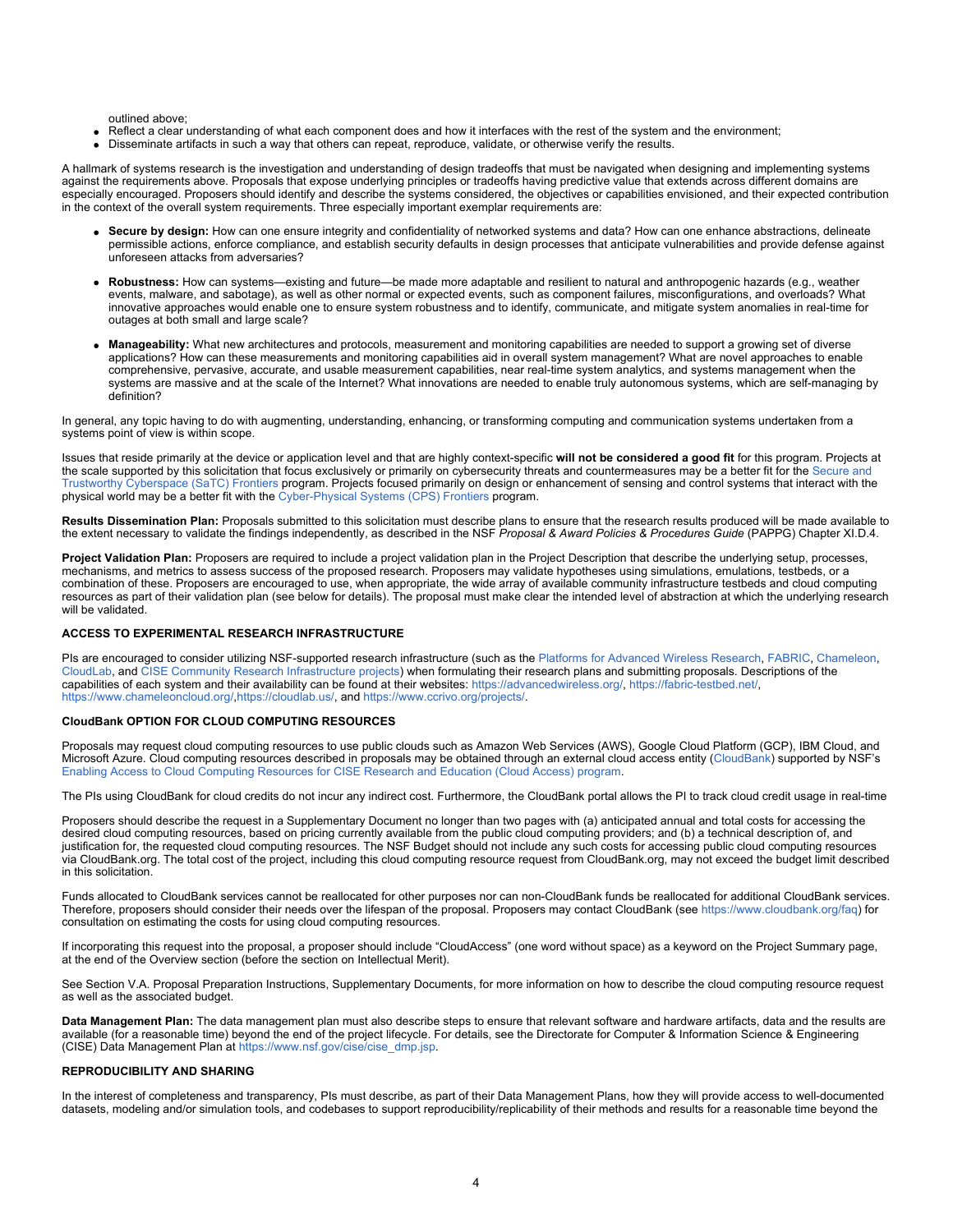end of the project lifecycle. See the NSF PAPPG Chapter XI.D.4 as well as the Dear Colleague Letter "Encouraging Reproducibility in Computing and Communications Research" available at [https://www.nsf.gov/publications/pub\\_summ.jsp?ods\\_key=nsf17022](https://www.nsf.gov/publications/pub_summ.jsp?ods_key=nsf17022).

**Collaboration Plan:** Projects submitted under this solicitation are well suited to two or more investigators (PI, co-PI and/or other Senior Personnel) and several students and/or postdoctoral researchers. Since the success of collaborative research efforts is known to depend on thoughtful coordination mechanisms that regularly bring together the various participants of the project, **a Collaboration Plan is required** , even when the investigators are affiliated with the same institution. Up to two pages are allowed for Collaboration Plans and they must be submitted as a document under Supplementary Documents. The length and level of detail provided in the Collaboration Plan should be commensurate with the complexity of the proposed project, and should include any proposed collaboration with industry and international partners, and any other unpaid collaborators on the project. Collaboration Plans and proposed budgets should demonstrate that key personnel, and especially lead PIs, have allocated adequate time for both their individual technical contributions and the leadership of collaborative activities necessary to realize the synergistic effects of larger-scale research. **If a project does not include a Collaboration Plan, that proposal will be returned without review.** Please see *Proposal Preparation Instructions* Section V.A for additional submission guidelines.

### **BROADENING PARTICIPATION IN COMPUTING**

CISE has long been committed to Broadening Participation in Computing (BPC). The underrepresentation of many groups—including women, Blacks and African Americans, Hispanics and Latinos, American Indians, Alaska Natives, Native Hawaiians and Other Pacific Islanders, and persons with disabilities—in computing deprives large segments of the population of the opportunity to be creators of technology and not only consumers. Ending underrepresentation will require a range of measures, including institutional programs and activities as well as culture change across colleges, departments, classes, and research groups. With this solicitation, CISE is continuing the BPC pilot effort started in 2018 encouraging the research community to engage in meaningful BPC activities. This pilot builds on many of the programs, research, and resources created through CISE's past and ongoing investments in BPC, and it aligns with the recommendations of the Strategic Plan for Broadening Participation produced by the CISE Advisory Committee in 2012."

Each project must include a BPC plan at the time of submission, which will be separately reviewed and must be approved by time of award. Proposers are encouraged to use the resources available at the NSF-funded BPCnet Resource Portal [\(https://bpcnet.org](https://www.nsf.gov/cgi-bin/goodbye?https://bpcnet.org)). BPCnet provides BPC project and departmental plan templates, suggested activities, and opportunities for consultant services. BPC plans must be included as a supplementary document that is up to 3-pages long and include roles for all PIs and co-PIs. PIs from institutions with departmental BPC plans verified by BPCnet.org should refer to the Proposal Preparation Instructions for further guidance.

A meaningful BPC plan can answer positively to the following five elements:

- 1. Context: Does the plan describe a goal using institutional or local data? 2. Intended population(s): Does the plan identify the characteristics of participants from an underrepresented group listed above, including school level
- (e.g., African-American undergraduates or female high-school students)?
- 3. Strategy: Does the plan describe activities that address the goal(s) and intended population(s)? Is there a clear role for each PI and co-PI?
- 4. Preparation: Does the plan describe how the PI is prepared (or will prepare or collaborate) to do the proposed work?
- 5. Measurement: Is there a plan to measure the outcome(s) of the activities?

All PIs and co-PIs are expected to participate in BPC activities in a manner aligned with their personal contexts, interests, and skills. More information regarding BPC, including metrics for BPC activities and examples, can be found at [https://www.nsf.gov/cise/bpc.](https://www.nsf.gov/cise/bpc)

# <span id="page-4-0"></span>**III. AWARD INFORMATION**

Up to \$12 million to support up to 4 awards, pending the quality of proposals received and the availability of funds.

Estimated program budget, number of awards and average award size/duration are subject to the availability of funds.

# <span id="page-4-1"></span>**IV. ELIGIBILITY INFORMATION**

### **Who May Submit Proposals:**

Proposals may only be submitted by the following:

- Institutions of Higher Education (IHEs) Two- and four-year IHEs (including community colleges) accredited in, and having a campus located in the US, acting on behalf of their faculty members. Special Instructions for International Branch Campuses of US IHEs: If the proposal includes funding to be provided to an international branch campus of a US institution of higher education (including through use of subawards and consultant arrangements), the proposer must explain the benefit(s) to the project of performance at the international branch campus, and justify why the project activities cannot be performed at the US campus.
- Non-profit, non-academic organizations: Independent museums, observatories, research labs, professional societies and similar organizations in the U.S. associated with educational or research activities.

### **Who May Serve as PI:**

By the submission deadline, any PI, co-PI, or other senior project personnel must hold either:

- a tenured or tenure-track position, or
- a primary, full-time, paid appointment in a research or teaching position

at a US-based campus of an organization eligible to submit to this solicitation (see above), with exceptions granted for family or medical leave, as determined by the submitting organization. Individuals with primary appointments at for-profit non-academic organizations or at overseas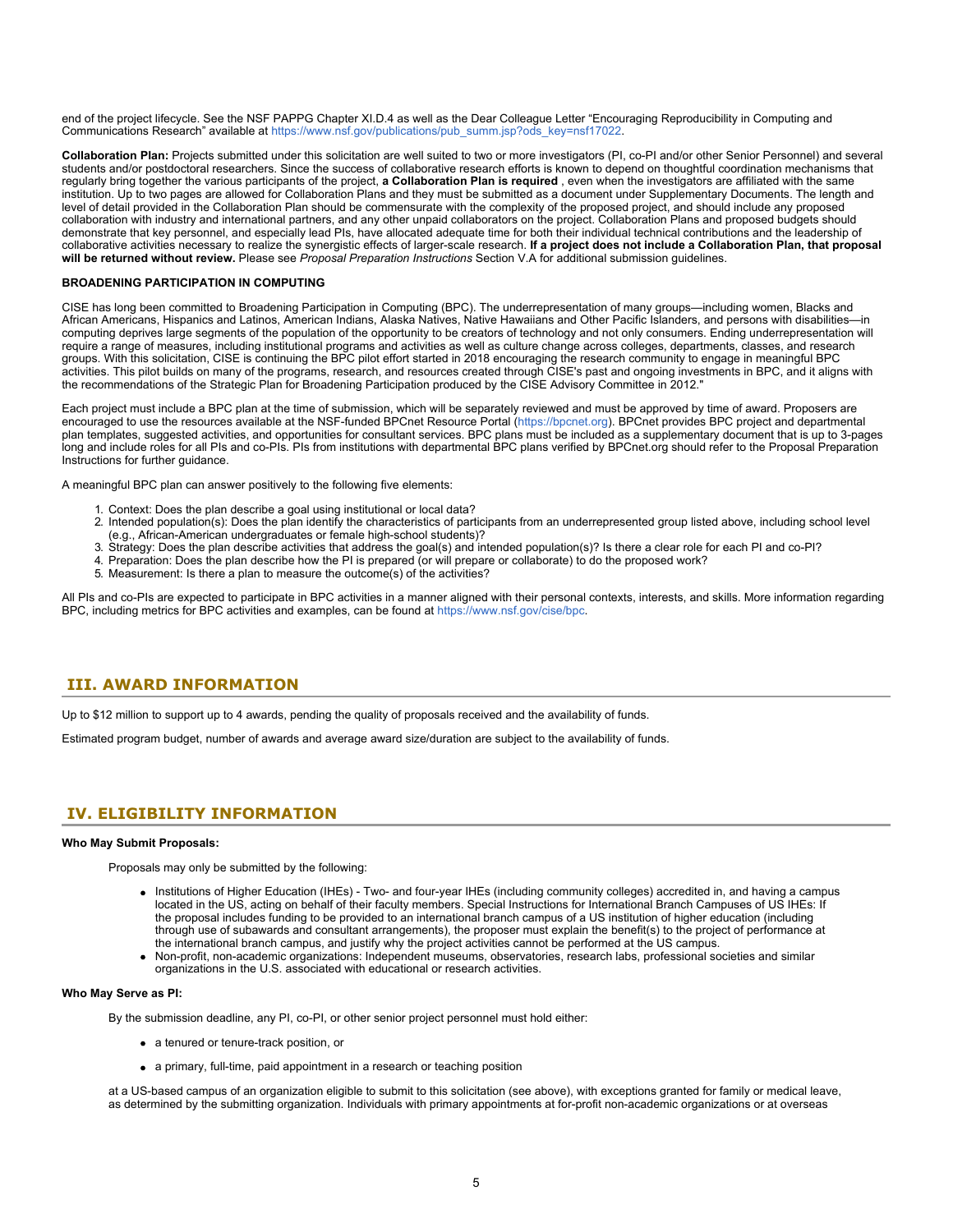### branch campuses of US IHEs are not eligible.

### **Limit on Number of Proposals per Organization:**

There are no restrictions or limits.

#### **Limit on Number of Proposals per PI or co-PI:**

apply only to this solicitation, and do not carry over from other solicitations that have limits.

**These eligibility constraints will be strictly enforced treat everyone fairly and consistently**. Any proposal that exceeds this limit at the time of submission for any PI, co-PI, or Senior Personnel will be returned without review. **>No exceptions will be made.**

#### **Additional Eligibility Info:**

For IHEs and non-profit, non-academic organizations with international branch campuses, this solicitation restricts eligibility to research activities using the facilities, equipment, and other resources of the campuses located in the US only.

Further, subawards are not permitted to international branch campuses of US-based proposing organizations eligible to submit to this solicitation.

# <span id="page-5-0"></span>**V. PROPOSAL PREPARATION AND SUBMISSION INSTRUCTIONS**

### **A. Proposal Preparation Instructions**

**Full Proposal Preparation Instructions**: Proposers may opt to submit proposals in response to this Program Solicitation via FastLane or Grants.gov.

- Full proposals submitted via FastLane: Proposals submitted in response to this program solicitation should be prepared and submitted in accordance with the general guidelines contained in the *NSF Proposal & Award Policies & Procedures Guide* (PAPPG). The complete text of the PAPPG is available electronically on the NSF website at: [https://www.nsf.gov/publications/pub\\_summ.jsp?ods\\_key=pappg](https://www.nsf.gov/publications/pub_summ.jsp?ods_key=pappg). Paper copies of the PAPPG may be obtained from the NSF Publications Clearinghouse, telephone (703) 292-8134 or by e-mail from [nsfpubs@nsf.gov](mailto:nsfpubs@nsf.gov). Proposers are reminded to identify this program solicitation number in the program solicitation block on the NSF Cover Sheet For Proposal to the National Science Foundation. Compliance with this requirement is critical to determining the relevant proposal processing guidelines. Failure to submit this information may delay processing.
- Full proposals submitted via Grants.gov: Proposals submitted in response to this program solicitation via Grants.gov should be prepared and submitted in accordance with the *NSF Grants.gov Application Guide: A Guide for the Preparation and Submission of NSF Applications via Grants.gov*. The complete text of the *NSF Grants.gov Application Guide* is available on the Grants.gov website and on the NSF website at: [\(https://www.nsf.gov/publications/pub\\_summ.jsp?ods\\_key=grantsgovguide](https://www.nsf.gov/publications/pub_summ.jsp?ods_key=grantsgovguide)). To obtain copies of the Application Guide and Application Forms Package, click on the Apply tab on the Grants.gov site, then click on the Apply Step 1: Download a Grant Application Package and Application Instructions link and enter the funding opportunity number, (the program solicitation number without the NSF prefix) and press the Download Package button. Paper copies of the Grants.gov Application Guide also may be obtained from the NSF Publications Clearinghouse, telephone (703) 292-8134 or by e-mail from [nsfpubs@nsf.gov](mailto:nsfpubs@nsf.gov).

In determining which method to utilize in the electronic preparation and submission of the proposal, please note the following:

Collaborative Proposals. All collaborative proposals submitted as separate submissions from multiple organizations must be submitted via FastLane. PAPPG Chapter II.D.3 provides additional information on collaborative proposals.

See PAPPG Chapter II.C.2 for guidance on the required sections of a full research proposal submitted to NSF. Please note that the proposal preparation instructions provided in this program solicitation may deviate from the PAPPG instructions.

PIs and co-PIs are encouraged to report demographic information on the "My Profile" page within Research.gov, available at <https://www.research.gov/accountmgmt/#/user/profile>.

### **Proposal Titles**:

Proposal titles should begin with "CNS Core", followed by a colon, followed by "Large", then the title of your project: as in **CNS Core: Large: Title**.

If you submit a proposal as part of a set of collaborative proposals, the title of the proposal should start with the words "Collaborative Research", followed by a colon, then "CNS Core", followed by a colon, then "Large", followed by a colon, and then the title of your project. For example, if you are submitting a collaborative set of proposals then the title of each would be **Collaborative Research: CNS Core: Large: Title.**

#### **Project Summary:**

The Project Summary consists of an overview, a statement on the intellectual merit of the proposed activity, a statement on the broader impacts of the proposed activity, and a set of keywords.

All proposals must include 3-6 keywords that describe the general area(s) of the investigation, to assist in identifying reviewers with appropriate knowledge and expertise to review the proposal. *The list of keywords should be the last paragraph of the Overview section of the Project Summary.*

The keywords should describe the main scientific/engineering areas explored in the proposal. Keywords should be prefaced with "Keywords" followed by a colon and each keyword set should be separated by semicolons. Keywords should be of the type used to describe research in a journal submission and may include technical areas of expertise necessary to review the proposal. PIs submitting to this program are encouraged to identify the area of their primary proposed research contributions by including one or both of the following in their set of keywords: **Computing Systems** and/or **Networking Systems**.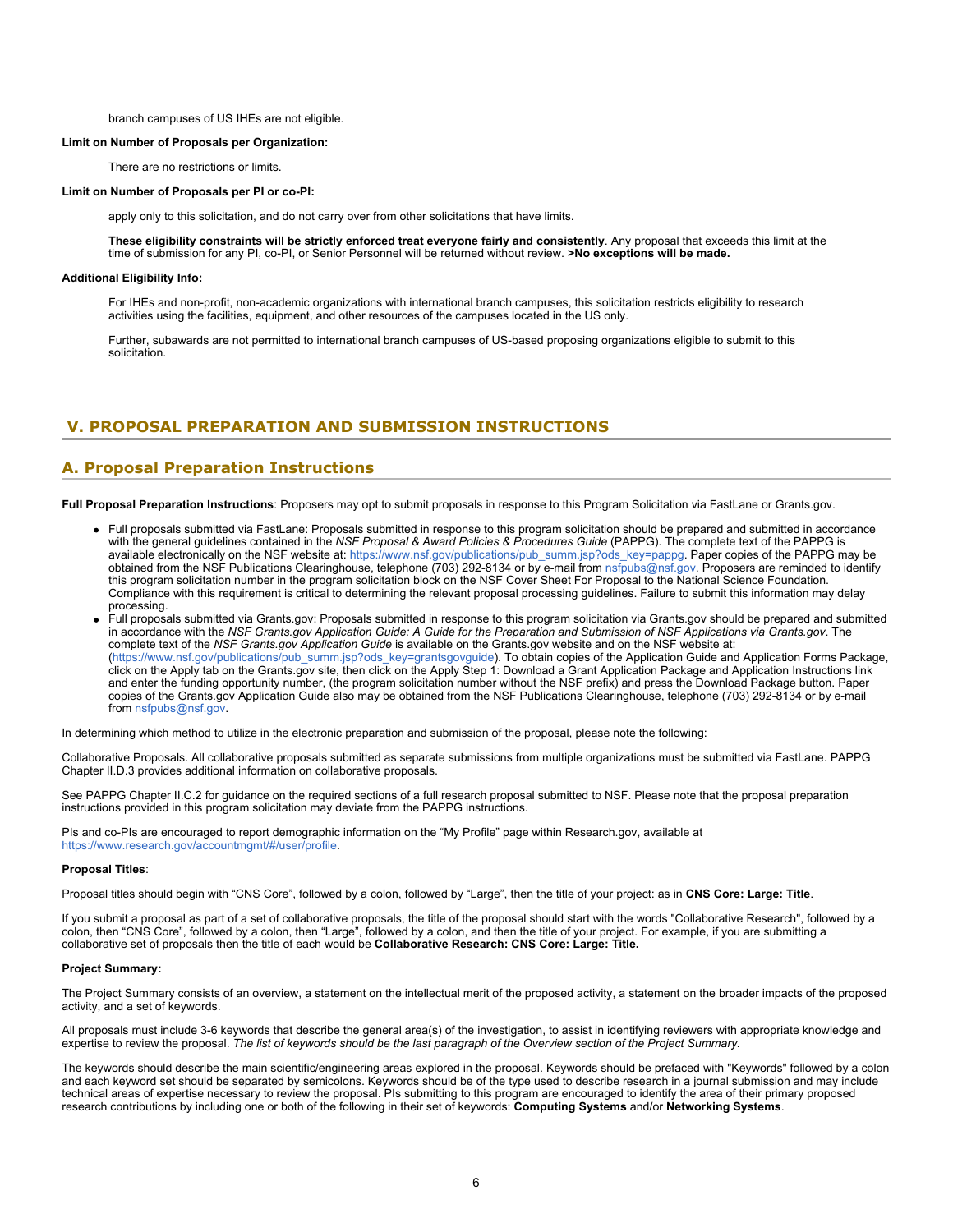For example, they might appear as, **Keywords: energy-aware computing; distributed systems; memory systems, network programmability; NextG network; Computing Systems.**

If cloud computing resources are being requested from CloudBank, then the keyword "CloudAccess" (one word without space) should be included at the end of the Overview section (before the section on Intellectual Merit) on the Project Summary page.

### **Project Description:**

**Length of Project Description** - Describe the research and education activities to be undertaken in **up to 20 pages. Proposals that exceed this limit will be returned without review.**

#### **Budget:**

The total budget of the project, including any cloud computing resource request from CloudBank, may not exceed the budget limits described in this solicitation. The total cost of the cloud computing resources requested from Cloudbank should not be included in the NSF budget, and should be specified only in the associated supplementary document (see below for additional instructions).

*Example: Consider a proposal to category XYZ, which limits the total proposal budget to \$500,000. If a PI wishes to request \$20,000 in cloud computing resources through CloudBank, then his/her proposal should request, as part of the proposal budget, no more than \$480,000. The remaining \$20,000 for cloud computing resources should be specified in the Supplementary Document. If a proposal is a collaborative project with two PIs from two different organizations, then each PI may request cloud computing resources separately through independent Supplementary Documents as long as the total budget (on the budget pages plus in the Supplementary Documents) does not exceed \$500,000.*

### **Supplementary Documents:**

In the Supplementary Documents section, upload the following information where relevant:

*1. A list of Project Personnel and Partner Organizations (required) (Note: In collaborative proposals, the lead organization should provide this information for all participants):*

Provide current, accurate information for all personnel and organizations involved in the project. NSF staff will use this information in the merit review process to manage reviewer selection. The list **must** include all PIs, co-PIs, Senior Personnel, paid/unpaid Consultants or Collaborators, Subawardees, Postdocs, and project-level advisory committee members. This list should be numbered and include (in this order) Full name, Organization(s), and Role in the project, with each item separated by a semi-colon. Each person listed should start a new numbered line. For example:

- Mary Smith; XYZ University; PI
- John Jones; University of PQR; Senior Personnel
- Jane Brown; XYZ University; Postdoctoral Researcher
- Bob Adams; ABC Community College; Paid Consultant
- Susan White; DEF Corporation; Unpaid Collaborator
- Tim Green; ZZZ University; Subawardee

### *2. Data Management Plan (required):*

Proposals must include a Supplementary Document of no more than two pages labeled "Data Management Plan." This Supplementary Document should describe how the proposal will conform to NSF policy on the dissemination and sharing of research results.

See NSF PAPPG Chapter II.C.2.j for full policy implementation.

For additional information on the Dissemination and Sharing of Research Results, see:<https://www.nsf.gov/bfa/dias/policy/dmp.jsp>.

For specific guidance for Data Management Plans submitted to the Directorate for Computer and Information Science and Engineering (CISE) see: [https://www.nsf.gov/cise/cise\\_dmp.jsp](https://www.nsf.gov/cise/cise_dmp.jsp).

See also the guidance on Reproducibility and Sharing in the Program Description section above.

### *3. Cloud Computing Resources (if applicable):*

If requesting cloud computing resources through CloudBank.org include a description of your requests (not to exceed 2 pages) that includes: (1) the words "Cloud Computing Resources" (and the name of the institution in the case of a collaborative proposal), followed by the title of the proposal and the PI name/institution; (2) the total cost of computing resources, with yearly breakdown; (3) which public cloud providers will be used; and (4) a technical description and justification of the request, along with how the cost was estimated. For collaborative proposals, the CloudAccess keyword must be included in the project summary, and at least one proposal within the collaborative should include the supplementary document. In cases where more than one institution is requesting CloudBank services, each institution should include their own supplementary document.

### *4. Collaboration Plans:*

Note: In collaborative proposals, the lead organization should provide this information for all participants.

Since the success of collaborative research efforts called for in this solicitation are known to depend on thoughtful coordination mechanisms that regularly bring together the various participants of the project, **all projects must include a Collaboration Plan of up to two pages** even when the investigators are affiliated with the same institution. The length of and degree of detail provided in the Collaboration Plan should be commensurate with the complexity of the proposed project and should include any proposed collaboration with industry and international partners, and any other unpaid collaborators on the project. Where appropriate, the Collaboration Plan might include: 1) the specific roles of the project participants in all organizations involved, including collaborative industry partners; 2) information on how the project will be managed across all the investigators, organizations, and/or disciplines; 3) identification of the specific coordination mechanisms that will enable cross-investigator, cross-organization, and/or cross-discipline scientific integration (e.g., yearly conferences, graduate student exchange, project meetings at conferences, use of the grid for videoconferences, software repositories, etc.); and 4) specific references to the budget line items that support collaboration and coordination mechanisms. **If a proposal does not include a Collaboration Plan of up to two pages, that proposal will be returned without review.**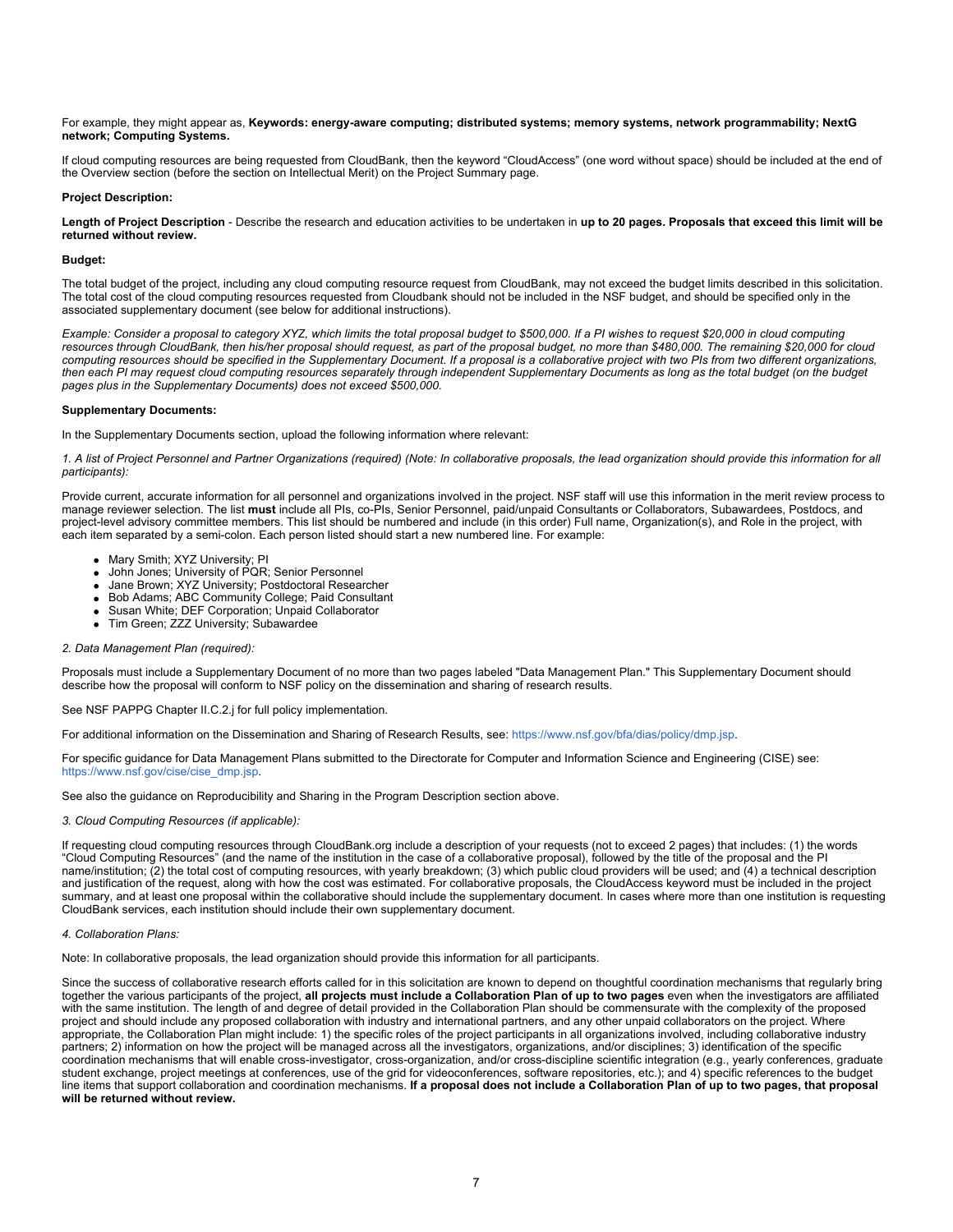### *5. Broadening Participation in Computing (BPC) Plans:*

Each project must include a BPC plan as a supplementary document at the time of submission. Such a plan should begin with the heading "Broadening Participation in Computing (BPC) Plan" and address the elements as described in the program description. Each proposal must include either:

- A project BPC plan (1 3 pages) describing their planned BPC activities; or
	- For those projects where all participating institutions have Departmental BPC Plans verified by BPCnet: a 1-page project plan and an associated verified departmental plan (per institution). The 1-page project plan must describe the specific roles of the PI and co-PIs, their preparation and what aspects of the Departmental plan their strategies focus on.

### *6. Other supplementary documents:*

Documentation of collaborative arrangements of significance to the proposal through Letters of Collaboration (if applicable): A letter of collaboration from any entity not receiving funds from the project budget should be provided at the time of submission of the proposal. Such letters should explicitly state the nature of the collaboration as documented in the Collaboration Plan, appear on the organization's letterhead and be signed by the appropriate organizational representative. These letters must not otherwise deviate from the restrictions and requirements set forth in the NSF PAPPG Chapter II.C.2.jj.

**Please note that letters of support may not be submitted**. Such letters do not document collaborative arrangements of significance to the project, but primarily convey a sense of enthusiasm for the project and/or highlight the qualifications of the PI or co-PI. **Reviewers will be instructed not to consider these letters of support in reviewing the merits of the proposal.**

#### **Single Copy Documents:**

*Collaborators and Other Affiliations Information (required):*

Proposers should follow the guidance specified in Chapter II.C.1.e of the NSF PAPPG.

#### *Suggested reviewers (optional):*

To increase the diversity of the reviewer pool, CISE actively encourages each proposer to include a list of suggested reviewers (including email addresses and organizational affiliations) whom they believe are especially well qualified to review the proposal and are not conflicted with project personnel. Suggestions for reviewers from groups underrepresented in computing are especially encouraged. Proposers should follow the guidance in the PAPPG Chapter II.C.1.b.

### **Submission Checklist:**

In an effort to assist proposal preparation, the following checklist is provided as a reminder of the items that should be checked before submitting a proposal to this solicitation. This is a summary of the requirements described above. For the items marked with (RWR), the proposal will be returned without review if the required item is noncompliant at the time of proposal submission.

- The last line of the Overview section of the Project Summary must consist of the word "Keywords" followed by a colon and between 3-6 keyword sets, separated by semi-colons (including one or both of Computing Systems and Networking Systems).
- The proposal title should comply with the requirements under Proposal Preparation Instructions above.
- (RWR) The total budget **must not** exceed \$3,000,000, including any potential cloud credits, and excluding funds for any embedded REU supplements. For separately-submitted collaborative proposals, this is the total across all participating organizations.
- (RWR) The Project Description is limited to no more than 20 pages.
- (RWR) The Project Description must include a project validation plan.
- (RWR) A Collaboration Plan (up to two pages) must be provided as a Supplementary Document. The Collaboration Plan should include all organizations participating, not a separate plan for each organization.
- Letters of collaboration should be included as supplementary documents from any project partner not receiving funds from the project budget.
- If requesting public cloud resources through CloudBank, a supplementary document of up to two pages must be provided, and the 'CloudAccess' keyword should be specified in the Project Summary.
- (RWR) A BPC plan is required as a Supplementary Document with a title clearly identifying it as such. Collaborative proposals should submit one BPC plan, as described in the proposal preparation instructions.

*Proposals that do not comply with the requirements marked as RWR will be returned without review.*

### <span id="page-7-0"></span>**B. Budgetary Information**

### **Cost Sharing:**

Inclusion of voluntary committed cost sharing is prohibited.

### <span id="page-7-1"></span>**C. Due Dates**

**Submission Window Date(s)** (due by 5 p.m. submitter's local time):

January 04, 2022 - January 18, 2022

### <span id="page-7-2"></span>**D. FastLane/Grants.gov Requirements**

### **For Proposals Submitted Via FastLane:**

To prepare and submit a proposal via FastLane, see detailed technical instructions available at: <https://www.fastlane.nsf.gov/a1/newstan.htm>. For FastLane user support, call the NSF Help Desk at 1-800-673-6188 or e-mail [fastlane@nsf.gov](mailto:fastlane@nsf.gov). The NSF Help Desk answers general technical questions related to the use of the FastLane and Research.gov systems. Specific questions related to this program solicitation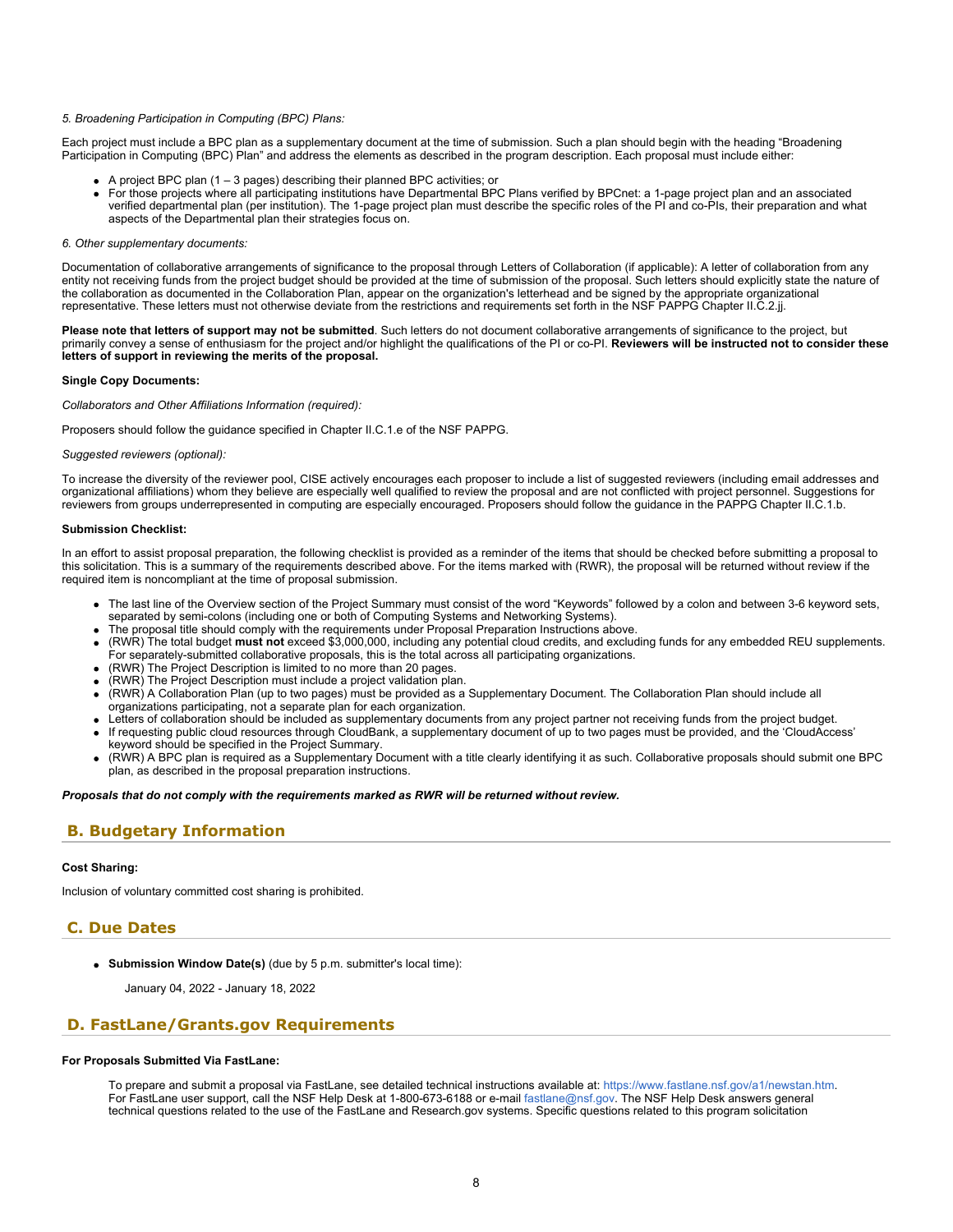should be referred to the NSF program staff contact(s) listed in Section VIII of this funding opportunity.

### **For Proposals Submitted Via Grants.gov:**

Before using Grants.gov for the first time, each organization must register to create an institutional profile. Once registered, the applicant's organization can then apply for any federal grant on the Grants.gov website. Comprehensive information about using Grants.gov is available on the Grants.gov Applicant Resources webpage:<https://www.grants.gov/web/grants/applicants.html>. In addition, the NSF Grants.gov Application Guide (see link in Section V.A) provides instructions regarding the technical preparation of proposals via Grants.gov. For Grants.gov user support, contact the Grants.gov Contact Center at 1-800-518-4726 or by email: [support@grants.gov.](mailto:support@grants.gov) The Grants.gov Contact Center answers general technical questions related to the use of Grants.gov. Specific questions related to this program solicitation should be referred to the NSF program staff contact(s) listed in Section VIII of this solicitation.

*Submitting the Proposal:* Once all documents have been completed, the Authorized Organizational Representative (AOR) must submit the application to Grants.gov and verify the desired funding opportunity and agency to which the application is submitted. The AOR must then sign and submit the application to Grants.gov. The completed application will be transferred to the NSF FastLane system for further processing.

Proposers that submitted via FastLane may use Research.gov to verify the status of their submission to NSF. For proposers that submitted via Grants.gov, until an application has been received and validated by NSF, the Authorized Organizational Representative may check the status of an application on Grants.gov. After proposers have received an e-mail notification from NSF, Research.gov should be used to check the status of an application.

# <span id="page-8-0"></span>**VI. NSF PROPOSAL PROCESSING AND REVIEW PROCEDURES**

Proposals received by NSF are assigned to the appropriate NSF program for acknowledgement and, if they meet NSF requirements, for review. All proposals are carefully reviewed by a scientist, engineer, or educator serving as an NSF Program Officer, and usually by three to ten other persons outside NSF either as *ad hoc* reviewers, panelists, or both, who are experts in the particular fields represented by the proposal. These reviewers are selected by Program Officers charged with oversight of the review process. Proposers are invited to suggest names of persons they believe are especially well qualified to review the proposal and/or persons they would prefer not review the proposal. These suggestions may serve as one source in the reviewer selection process at the Program Officer's discretion. Submission of such names, however, is optional. Care is taken to ensure that reviewers have no conflicts of interest with the proposal. In addition, Program Officers may obtain comments from site visits before recommending final action on proposals. Senior NSF staff further review recommendations for awards. A flowchart that depicts the entire NSF proposal and award process (and associated timeline) is included in PAPPG Exhibit III-1.

A comprehensive description of the Foundation's merit review process is available on the NSF website at: [https://www.nsf.gov/bfa/dias/policy/merit\\_review/](https://www.nsf.gov/bfa/dias/policy/merit_review/).

Proposers should also be aware of core strategies that are essential to the fulfillment of NSF's mission, as articulated in *[Building the Future: Investing in](https://www.nsf.gov/publications/pub_summ.jsp?ods_key=nsf18045) [Discovery and Innovation - NSF Strategic Plan for Fiscal Years \(FY\) 2018 – 2022](https://www.nsf.gov/publications/pub_summ.jsp?ods_key=nsf18045)*. These strategies are integrated in the program planning and implementation process, of which proposal review is one part. NSF's mission is particularly well-implemented through the integration of research and education and broadening participation in NSF programs, projects, and activities.

One of the strategic objectives in support of NSF's mission is to foster integration of research and education through the programs, projects, and activities it supports at academic and research institutions. These institutions must recruit, train, and prepare a diverse STEM workforce to advance the frontiers of science and participate in the U.S. technology-based economy. NSF's contribution to the national innovation ecosystem is to provide cutting-edge research under the guidance of the Nation's most creative scientists and engineers. NSF also supports development of a strong science, technology, engineering, and mathematics (STEM) workforce by investing in building the knowledge that informs improvements in STEM teaching and learning.

NSF's mission calls for the broadening of opportunities and expanding participation of groups, institutions, and geographic regions that are underrepresented in STEM disciplines, which is essential to the health and vitality of science and engineering. NSF is committed to this principle of diversity and deems it central to the programs, projects, and activities it considers and supports.

# <span id="page-8-1"></span>**A. Merit Review Principles and Criteria**

The National Science Foundation strives to invest in a robust and diverse portfolio of projects that creates new knowledge and enables breakthroughs in understanding across all areas of science and engineering research and education. To identify which projects to support, NSF relies on a merit review process that incorporates consideration of both the technical aspects of a proposed project and its potential to contribute more broadly to advancing NSF's mission "to promote the progress of science; to advance the national health, prosperity, and welfare; to secure the national defense; and for other purposes." NSF makes every effort to conduct a fair, competitive, transparent merit review process for the selection of projects.

### **1. Merit Review Principles**

These principles are to be given due diligence by PIs and organizations when preparing proposals and managing projects, by reviewers when reading and evaluating proposals, and by NSF program staff when determining whether or not to recommend proposals for funding and while overseeing awards. Given that NSF is the primary federal agency charged with nurturing and supporting excellence in basic research and education, the following three principles apply:

- All NSF projects should be of the highest quality and have the potential to advance, if not transform, the frontiers of knowledge.
- NSF projects, in the aggregate, should contribute more broadly to achieving societal goals. These "Broader Impacts" may be accomplished through the research itself, through activities that are directly related to specific research projects, or through activities that are supported by, but are complementary to, the project. The project activities may be based on previously established and/or innovative methods and approaches, but in either case must be well justified.
- Meaningful assessment and evaluation of NSF funded projects should be based on appropriate metrics, keeping in mind the likely correlation between the effect of broader impacts and the resources provided to implement projects. If the size of the activity is limited, evaluation of that activity in isolation is not likely to be meaningful. Thus, assessing the effectiveness of these activities may best be done at a higher, more aggregated, level than the individual project.

With respect to the third principle, even if assessment of Broader Impacts outcomes for particular projects is done at an aggregated level, PIs are expected to be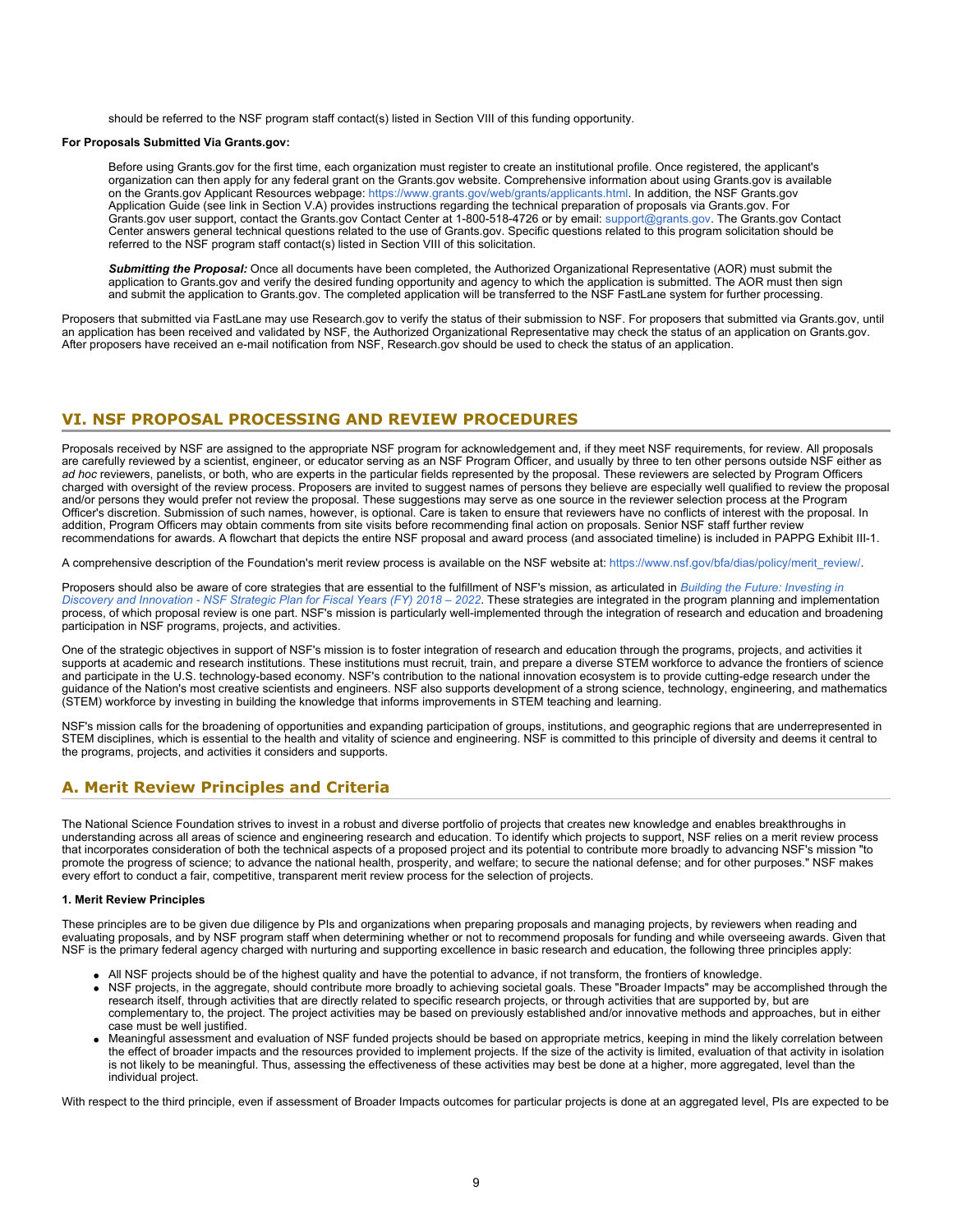accountable for carrying out the activities described in the funded project. Thus, individual projects should include clearly stated goals, specific descriptions of the activities that the PI intends to do, and a plan in place to document the outputs of those activities.

These three merit review principles provide the basis for the merit review criteria, as well as a context within which the users of the criteria can better understand their intent.

### **2. Merit Review Criteria**

All NSF proposals are evaluated through use of the two National Science Board approved merit review criteria. In some instances, however, NSF will employ additional criteria as required to highlight the specific objectives of certain programs and activities.

The two merit review criteria are listed below. **Both** criteria are to be given **full consideration** during the review and decision-making processes; each criterion is necessary but neither, by itself, is sufficient. Therefore, proposers must fully address both criteria. (PAPPG Chapter II.C.2.d(i). contains additional information for use by proposers in development of the Project Description section of the proposal). Reviewers are strongly encouraged to review the criteria, including PAPPG Chapter II.C.2.d(i), prior to the review of a proposal.

When evaluating NSF proposals, reviewers will be asked to consider what the proposers want to do, why they want to do it, how they plan to do it, how they will know if they succeed, and what benefits could accrue if the project is successful. These issues apply both to the technical aspects of the proposal and the way in which the project may make broader contributions. To that end, reviewers will be asked to evaluate all proposals against two criteria:

- **Intellectual Merit:** The Intellectual Merit criterion encompasses the potential to advance knowledge; and
- **Broader Impacts:** The Broader Impacts criterion encompasses the potential to benefit society and contribute to the achievement of specific, desired societal outcomes.

The following elements should be considered in the review for both criteria:

- 1. What is the potential for the proposed activity to
	- a. Advance knowledge and understanding within its own field or across different fields (Intellectual Merit); and
	- b. Benefit society or advance desired societal outcomes (Broader Impacts)?
- 2. To what extent do the proposed activities suggest and explore creative, original, or potentially transformative concepts?
- 3. Is the plan for carrying out the proposed activities well-reasoned, well-organized, and based on a sound rationale? Does the plan incorporate a mechanism to assess success?
- 4. How well qualified is the individual, team, or organization to conduct the proposed activities?
- 5. Are there adequate resources available to the PI (either at the home organization or through collaborations) to carry out the proposed activities?

Broader impacts may be accomplished through the research itself, through the activities that are directly related to specific research projects, or through activities that are supported by, but are complementary to, the project. NSF values the advancement of scientific knowledge and activities that contribute to achievement of societally relevant outcomes. Such outcomes include, but are not limited to: full participation of women, persons with disabilities, and other underrepresented groups in science, technology, engineering, and mathematics (STEM); improved STEM education and educator development at any level; increased public scientific literacy and public engagement with science and technology; improved well-being of individuals in society; development of a diverse, globally competitive STEM workforce; increased partnerships between academia, industry, and others; improved national security; increased economic competitiveness of the United States; and enhanced infrastructure for research and education.

Proposers are reminded that reviewers will also be asked to review the Data Management Plan and the Postdoctoral Researcher Mentoring Plan, as appropriate.

### **Additional Solicitation Specific Review Criteria**

For proposals submitted to this solicitation, reviewers will be asked to:

- Comment on the extent to which the project scope justifies the level of investment requested, and the degree to which the Collaboration Plan adequately demonstrates that the participating investigators will work synergistically to accomplish the project objectives.
- Comment on whether key personnel, and especially lead PIs, have allocated adequate time for both their individual technical contributions and the leadership of collaborative activities necessary to realize the synergistic effects of larger-scale research.
- Comment on whether the Broadening Participation in Computing (BPC) plan meaningfully addresses the five elements of a BPC Plan: (1) the context of the proposed activity, (2) intended population(s), (3) strategy, (4) preparation, and (5) measurement.
- Consider to what extent does the proposal align with the topics, aspects, and methods laid out in the [Program Webpage](https://nsf.gov/funding/pgm_summ.jsp?pims_id=505671)?
- Comment on how well does the proposed work address one or more of the following?
	- Secure-by-design systems;  $\bullet$ 
		- Systems robustness;  $\bullet$
	- $\bullet$ Manageability of the system under consideration; and/or
	- Fundamental understanding of the system or system component.
- Comment on how well does the proposal describe a project validation plan that assesses and, where appropriate, quantifies the research outcomes?
- Consider how well does the proposal describe research dissemination plans to ensure that the research results can be validated independently?

# <span id="page-9-0"></span>**B. Review and Selection Process**

Proposals submitted in response to this program solicitation will be reviewed by Ad hoc Review and/or Panel Review.

Reviewers will be asked to evaluate proposals using two National Science Board approved merit review criteria and, if applicable, additional program specific criteria. A summary rating and accompanying narrative will generally be completed and submitted by each reviewer and/or panel. The Program Officer assigned to manage the proposal's review will consider the advice of reviewers and will formulate a recommendation.

After scientific, technical and programmatic review and consideration of appropriate factors, the NSF Program Officer recommends to the cognizant Division Director whether the proposal should be declined or recommended for award. NSF strives to be able to tell applicants whether their proposals have been declined or recommended for funding within six months. Large or particularly complex proposals or proposals from new awardees may require additional review and processing time. The time interval begins on the deadline or target date, or receipt date, whichever is later. The interval ends when the Division Director acts upon the Program Officer's recommendation.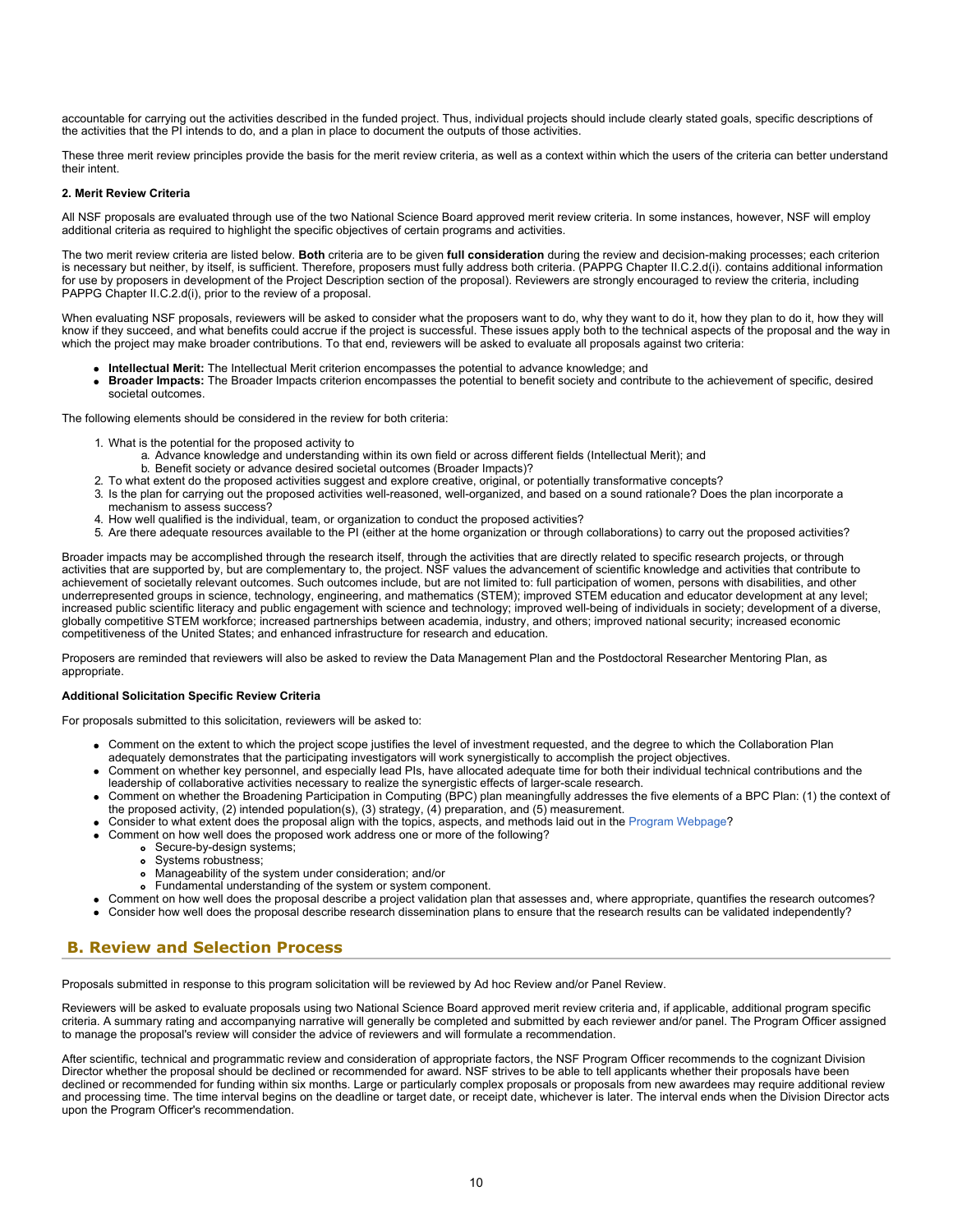After programmatic approval has been obtained, the proposals recommended for funding will be forwarded to the Division of Grants and Agreements for review of business, financial, and policy implications. After an administrative review has occurred, Grants and Agreements Officers perform the processing and issuance of a grant or other agreement. Proposers are cautioned that only a Grants and Agreements Officer may make commitments, obligations or awards on behalf of NSF or authorize the expenditure of funds. No commitment on the part of NSF should be inferred from technical or budgetary discussions with a NSF Program Officer. A Principal Investigator or organization that makes financial or personnel commitments in the absence of a grant or cooperative agreement signed by the NSF Grants and Agreements Officer does so at their own risk.

Once an award or declination decision has been made, Principal Investigators are provided feedback about their proposals. In all cases, reviews are treated as confidential documents. Verbatim copies of reviews, excluding the names of the reviewers or any reviewer-identifying information, are sent to the Principal Investigator/Project Director by the Program Officer. In addition, the proposer will receive an explanation of the decision to award or decline funding.

# <span id="page-10-0"></span>**VII. AWARD ADMINISTRATION INFORMATION**

# <span id="page-10-1"></span>**A. Notification of the Award**

Notification of the award is made to *the submitting organization* by a Grants Officer in the Division of Grants and Agreements. Organizations whose proposals are declined will be advised as promptly as possible by the cognizant NSF Program administering the program. Verbatim copies of reviews, not including the identity of the reviewer, will be provided automatically to the Principal Investigator. (See Section VI.B. for additional information on the review process.)

# <span id="page-10-2"></span>**B. Award Conditions**

An NSF award consists of: (1) the award notice, which includes any special provisions applicable to the award and any numbered amendments thereto; (2) the budget, which indicates the amounts, by categories of expense, on which NSF has based its support (or otherwise communicates any specific approvals or disapprovals of proposed expenditures); (3) the proposal referenced in the award notice; (4) the applicable award conditions, such as Grant General Conditions (GC-1)\*; or Research Terms and Conditions\* and (5) any announcement or other NSF issuance that may be incorporated by reference in the award notice. Cooperative agreements also are administered in accordance with NSF Cooperative Agreement Financial and Administrative Terms and Conditions (CA-FATC) and the applicable Programmatic Terms and Conditions. NSF awards are electronically signed by an NSF Grants and Agreements Officer and transmitted electronically to the organization via e-mail.

\*These documents may be accessed electronically on NSF's Website at [https://www.nsf.gov/awards/managing/award\\_conditions.jsp?org=NSF](https://www.nsf.gov/awards/managing/award_conditions.jsp?org=NSF). Paper copies may be obtained from the NSF Publications Clearinghouse, telephone (703) 292-8134 or by e-mail from [nsfpubs@nsf.gov.](mailto:nsfpubs@nsf.gov)

More comprehensive information on NSF Award Conditions and other important information on the administration of NSF awards is contained in the NSF *Proposal & Award Policies & Procedures Guide* (PAPPG) Chapter VII, available electronically on the NSF Website at [https://www.nsf.gov/publications/pub\\_summ.jsp?ods\\_key=pappg.](https://www.nsf.gov/publications/pub_summ.jsp?ods_key=pappg)

### **Special Award Conditions:**

Awardees will be required to attend any PI meetings and will be required to participate in a common evaluation.

CISE plans to conduct an evaluation of BPC activities. This evaluation may be conducted by a third-party, working in coordination with and on behalf of NSF. Awardees must participate in this evaluation and provide information about project outcomes to support it.

# <span id="page-10-3"></span>**C. Reporting Requirements**

For all multi-year grants (including both standard and continuing grants), the Principal Investigator must submit an annual project report to the cognizant Program Officer no later than 90 days prior to the end of the current budget period. (Some programs or awards require submission of more frequent project reports). No later than 120 days following expiration of a grant, the PI also is required to submit a final project report, and a project outcomes report for the general public.

Failure to provide the required annual or final project reports, or the project outcomes report, will delay NSF review and processing of any future funding increments as well as any pending proposals for all identified PIs and co-PIs on a given award. PIs should examine the formats of the required reports in advance to assure availability of required data.

PIs are required to use NSF's electronic project-reporting system, available through Research.gov, for preparation and submission of annual and final project reports. Such reports provide information on accomplishments, project participants (individual and organizational), publications, and other specific products and impacts of the project. Submission of the report via Research.gov constitutes certification by the PI that the contents of the report are accurate and complete. The project outcomes report also must be prepared and submitted using Research.gov. This report serves as a brief summary, prepared specifically for the public, of the nature and outcomes of the project. This report will be posted on the NSF website exactly as it is submitted by the PI.

More comprehensive information on NSF Reporting Requirements and other important information on the administration of NSF awards is contained in the *NSF Proposal & Award Policies & Procedures Guide* (PAPPG) Chapter VII, available electronically on the NSF Website at [https://www.nsf.gov/publications/pub\\_summ.jsp?ods\\_key=pappg.](https://www.nsf.gov/publications/pub_summ.jsp?ods_key=pappg)

Awardees must report BPC activities and outcomes in the Special Reporting Requirements section of annual reports submitted to NSF.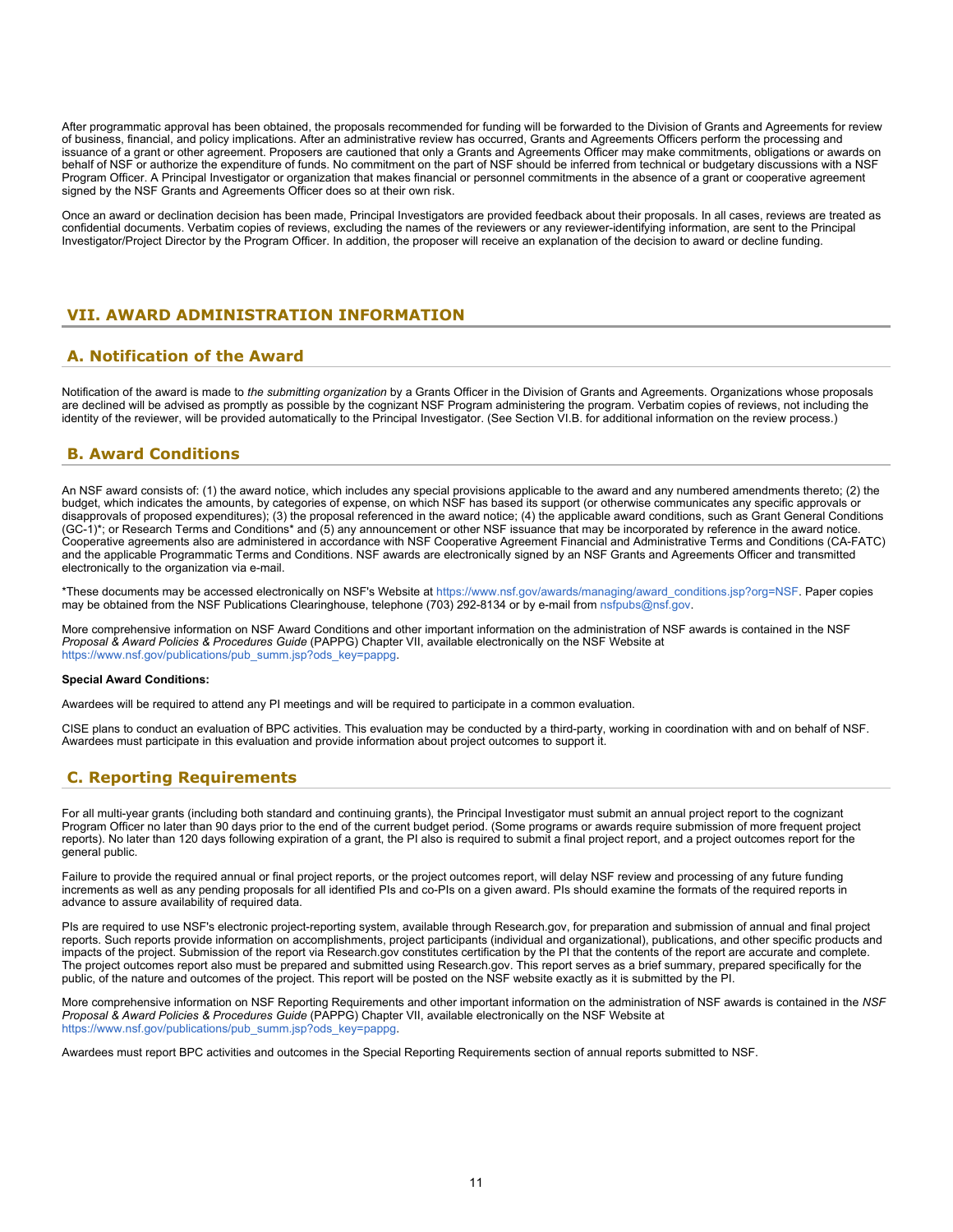# <span id="page-11-0"></span>**VIII. AGENCY CONTACTS**

*Please note that the program contact information is current at the time of publishing. See program website for any updates to the points of contact.*

General inquiries regarding this program should be made to:

- Erik Brunvand, Point of Contact, CNS Core, telephone: (703) 292-8950, email: [cns-core@nsf.gov](mailto:cns-core@nsf.gov)
- Ann C. Von Lehmen, Point of Contact, CNS Core, telephone: (703) 292-4756, email: [cns-core@nsf.gov](mailto:cns-core@nsf.gov)

For questions related to the use of FastLane or Research.gov, contact:

FastLane and Research.gov Help Desk: 1-800-673-6188

FastLane Help Desk e-mail: [fastlane@nsf.gov](mailto:fastlane@nsf.gov).

Research.gov Help Desk e-mail: [rgov@nsf.gov](mailto:rgov@nsf.gov)

For questions relating to Grants.gov contact:

Grants.gov Contact Center: If the Authorized Organizational Representatives (AOR) has not received a confirmation message from Grants.gov within 48 hours of submission of application, please contact via telephone: 1-800-518-4726; e-mail: [support@grants.gov](mailto:support@grants.gov).

### <span id="page-11-1"></span>**IX. OTHER INFORMATION**

The NSF website provides the most comprehensive source of information on NSF Directorates (including contact information), programs and funding opportunities. Use of this website by potential proposers is strongly encouraged. In addition, "NSF Update" is an information-delivery system designed to keep potential proposers and other interested parties apprised of new NSF funding opportunities and publications, important changes in proposal and award policies and procedures, and upcoming NSF [Grants Conferences](https://www.nsf.gov/bfa/dias/policy/outreach.jsp). Subscribers are informed through e-mail or the user's Web browser each time new publications are issued that match their identified interests. "NSF Update" also is available on [NSF's website](https://www.nsf.gov/cgi-bin/goodbye?https://public.govdelivery.com/accounts/USNSF/subscriber/new?topic_id=USNSF_179).

Grants.gov provides an additional electronic capability to search for Federal government-wide grant opportunities. NSF funding opportunities may be accessed via this mechanism. Further information on Grants.gov may be obtained at [https://www.grants.gov](https://www.grants.gov/).

# **ABOUT THE NATIONAL SCIENCE FOUNDATION**

The National Science Foundation (NSF) is an independent Federal agency created by the National Science Foundation Act of 1950, as amended (42 USC 1861-75). The Act states the purpose of the NSF is "to promote the progress of science; [and] to advance the national health, prosperity, and welfare by supporting research and education in all fields of science and engineering."

NSF funds research and education in most fields of science and engineering. It does this through grants and cooperative agreements to more than 2,000 colleges, universities, K-12 school systems, businesses, informal science organizations and other research organizations throughout the US. The Foundation accounts for about one-fourth of Federal support to academic institutions for basic research.

NSF receives approximately 55,000 proposals each year for research, education and training projects, of which approximately 11,000 are funded. In addition, the Foundation receives several thousand applications for graduate and postdoctoral fellowships. The agency operates no laboratories itself but does support National Research Centers, user facilities, certain oceanographic vessels and Arctic and Antarctic research stations. The Foundation also supports cooperative research between universities and industry, US participation in international scientific and engineering efforts, and educational activities at every academic level.

*Facilitation Awards for Scientists and Engineers with Disabilities* (FASED) provide funding for special assistance or equipment to enable persons with disabilities to work on NSF-supported projects. See the *NSF Proposal & Award Policies & Procedures Guide* Chapter II.E.6 for instructions regarding preparation of these types of proposals.

The National Science Foundation has Telephonic Device for the Deaf (TDD) and Federal Information Relay Service (FIRS) capabilities that enable individuals with hearing impairments to communicate with the Foundation about NSF programs, employment or general information. TDD may be accessed at (703) 292- 5090 and (800) 281-8749, FIRS at (800) 877-8339.

The National Science Foundation Information Center may be reached at (703) 292-5111.

The National Science Foundation promotes and advances scientific progress in the United States by competitively awarding grants and cooperative agreements for research and education in the sciences, mathematics, and engineering.

To get the latest information about program deadlines, to download copies of NSF publications, and to access abstracts of awards, visit the NSF Website at [https://www.nsf.gov](https://www.nsf.gov/)

| • Location:                                            | 2415 Eisenhower Avenue. Alexandria. VA 22314 |  |  |  |  |  |  |
|--------------------------------------------------------|----------------------------------------------|--|--|--|--|--|--|
| • For General Information<br>(NSF Information Center): | (703) 292-5111                               |  |  |  |  |  |  |